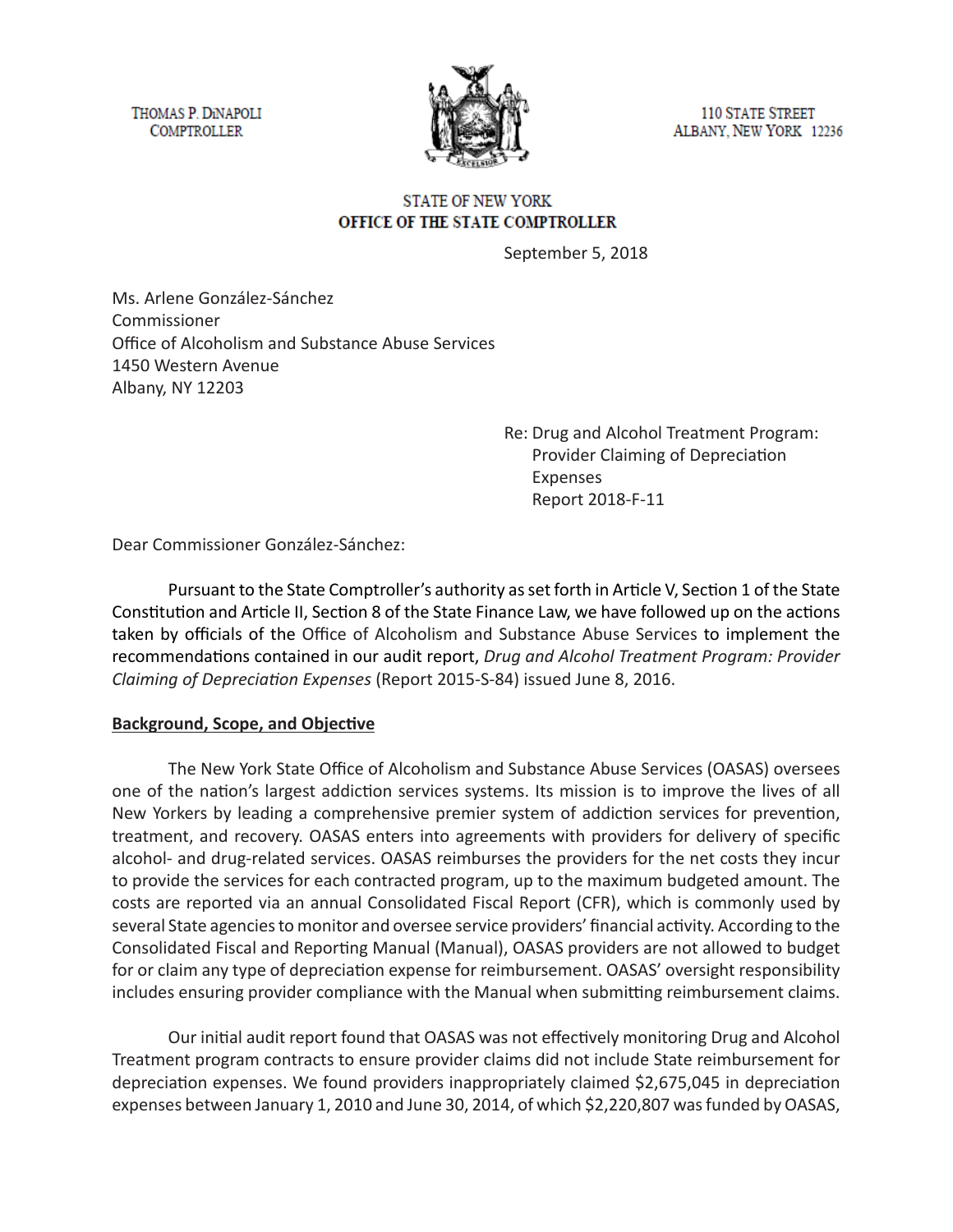and \$454,238 could potentially have been used for inappropriate increases to providers' future program budgets. We also identified opportunities for improved monitoring controls to ensure provider claims do not include depreciation expenses.

The objective of our follow-up was to assess the extent of implementation, as of July 25, 2018, of the three recommendations included in our initial report.

### **Summary Conclusions and Status of Audit Recommendations**

We found that OASAS has implemented all three recommendations contained in our original audit report.

## **Follow-Up Observations**

# **Recommendation 1**

*Recover from identified providers the \$2,220,807 in depreciation expenses claimed that are not allowable.* 

## Status - Implemented

Agency Action - Following our initial audit, OASAS management conducted an in-depth analysis of all depreciation expenses that providers claimed between January 1, 2010 and June 30, 2014. In addition to the \$2,675,045 of unallowable and non-funded depreciation expenses identified during the initial audit, OASAS' analysis found \$25,880 in unallowable depreciation expenses. As of July 25, 2018, OASAS has recouped \$1,602,520 of the \$2,700,925 (\$2,675,045 + \$25,880). Based on their analysis, OASAS management determined that recovery was not required from providers for \$1,086,223 of the claimed depreciation expenses. We judgmentally selected six providers that accounted for \$618,045 of the \$1,086,223, and management was able to provide sufficient evidence to substantiate that these six providers' depreciation claims should not be recovered. For example, one provider had claimed \$184,032 in depreciation, but because OASAS' reimbursement is limited to a maximum budgeted amount, the \$184,032 was applied to other legitimate program expenses that had initially not been reimbursed. Management indicated the remaining \$12,182 of depreciation expenses that was neither recouped nor deemed recoverable will be reviewed as resources permit.

# **Recommendation 2**

*Make sure the \$454,238 in non-funded depreciation expenses were/are not used to increase provider budgets.* 

### Status - Implemented

Agency Action - OASAS officials are examining these funds as part of the review noted earlier in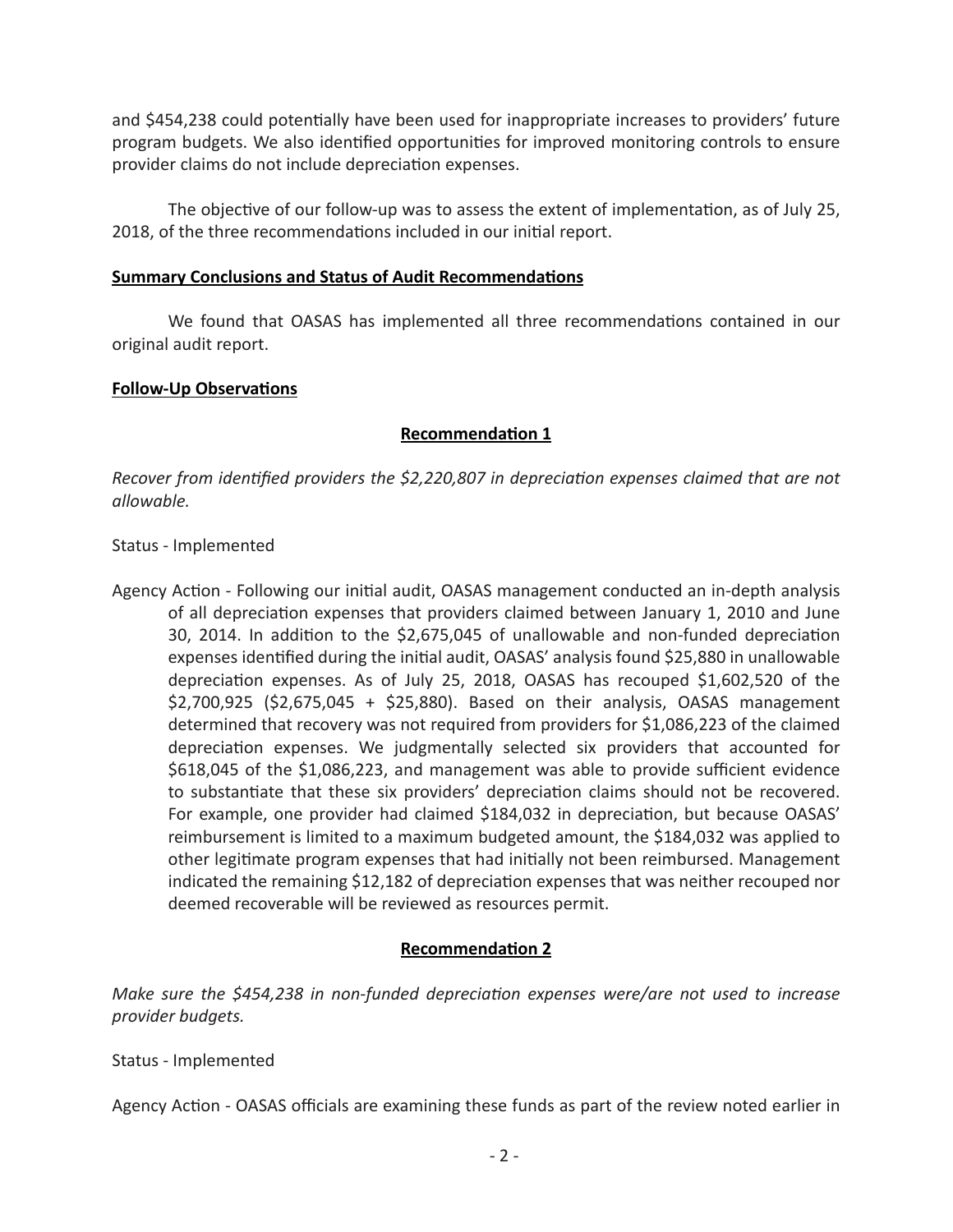this report, and found that the \$454,238 in non-funded depreciation expenses was not used to increase provider budgets. OASAS has also created a new CFR review process to identify depreciation and other non-allowable expenses that could potentially increase providers' budgets, should an amended CFR be resubmitted in the future.

## **Recommendation 3**

*Establish effective monitoring controls to ensure provider claims do not include depreciation expenses. The controls should include (but not be limited to):* 

- *• The use of enhanced data analytics, as described in this report, to identify depreciation expenses that providers inappropriately claim for reimbursement; and*
- *• Incorporation of specific criteria in the fiscal review process stating that depreciation expenses are not allowable, and specific audit steps in the Fiscal Review Instrument to identify and disallow claimed depreciation expenses.*

### Status - Implemented

Agency Action - OASAS has established effective monitoring controls to ensure provider claims do not include depreciation expenses. Specifically, OASAS has created a new CFR review process to identify depreciation and other non-allowable expenses that providers inappropriately claim for reimbursement. Management has taken adequate steps to ensure responsible employees are aware of the new process. The CFR Review Unit extracts and plots entries from every CFR received onto a spreadsheet, and, based on our review, the spreadsheet appears to adequately track providers who inappropriately attempt to claim depreciation expenses. The CFR Review Unit also compares the providers' independently audited financial statements and their entries on the CFRs to ensure that all revenue and expenses are accurately reported. This analysis provides reasonable assurance OASAS will identify depreciation expenses that providers inappropriately claim for reimbursement. Going forward, OASAS intends to develop and use more enhanced data analytics.

In addition, OASAS has updated the language in the Fiscal Review Instrument to incorporate specific criteria in the fiscal review process that states that depreciation expenses are not allowable, and includes specific audit steps to identify and disallow claimed depreciation expenses.

Major contributors to this report were Ray Barnes, Vicki Wilkins, Anthony Calabrese, and Brian O'Connor.